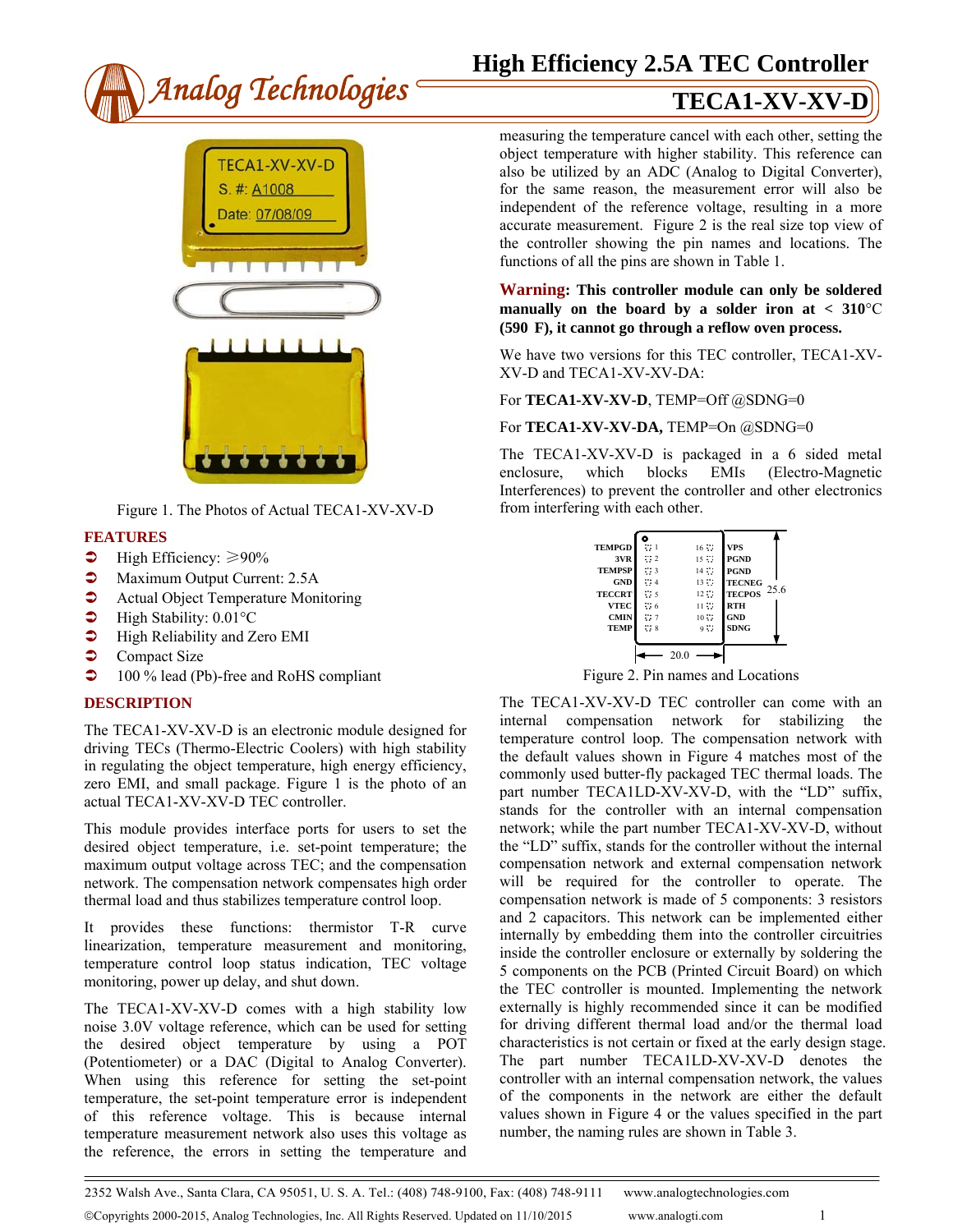

# **SPECIFICATIONS**

Table 1. Pin Function Descriptions

| Pin<br>#       | <b>Pin Name</b> | <b>Type</b>                        | <b>Description</b>                                                                                                                                                                                                                                                                                                                                                                                                                                                                                                                                                                                                                                                                                                                                                                                                                                                                                                                                                                                                                                             |  |  |  |  |  |
|----------------|-----------------|------------------------------------|----------------------------------------------------------------------------------------------------------------------------------------------------------------------------------------------------------------------------------------------------------------------------------------------------------------------------------------------------------------------------------------------------------------------------------------------------------------------------------------------------------------------------------------------------------------------------------------------------------------------------------------------------------------------------------------------------------------------------------------------------------------------------------------------------------------------------------------------------------------------------------------------------------------------------------------------------------------------------------------------------------------------------------------------------------------|--|--|--|--|--|
| 1              | <b>TEMPGD</b>   | Digital output                     | Temperature good indication. It is pulled high when the set-point temperature and the<br>actual desired object temperature are $\leq 0.1$ C in temperature difference when the set-point<br>temperature range is 20 C; or $\leq 3$ mV in voltage difference between the voltages of TEMP<br>and TEMPSP nodes. On this pin, there is an internal pull up resistor of 10K tied to the VPS<br>rail. When going low, this pin is pulled down by an open drain FET with a resistance of<br>250w @ VPS = 5V or 350w @ VPS = 3.3V.                                                                                                                                                                                                                                                                                                                                                                                                                                                                                                                                    |  |  |  |  |  |
|                |                 |                                    | *A 100nF capacitor to GND needs to be added to this TEC controller manufactured<br>before March $27th$ , 2012. Otherwise, there will be an interference of Vp-p=200mV,<br>f=500KHz.                                                                                                                                                                                                                                                                                                                                                                                                                                                                                                                                                                                                                                                                                                                                                                                                                                                                            |  |  |  |  |  |
| 2              | 3VR             | Analog output                      | Reference voltage output, 3V. It can be used by a POT or DAC for setting the set-point<br>temperature voltage on the TEMPSP pin and/or a DAC for measuring the temperature<br>through the TEMP pin. The maximum sourcing current capability is 1.5mA and the<br>maximum sinking is 4mA with a stability of <50ppm/ C max.                                                                                                                                                                                                                                                                                                                                                                                                                                                                                                                                                                                                                                                                                                                                      |  |  |  |  |  |
| 3              | <b>TEMPSP</b>   | Analog input                       | Object set-point temperature input port. It is internally tied by a 500K resistor to the half<br>value of the reference voltage, 1.5V. The open circuit voltage of this pin is thus 1.5V,<br>corresponding to a set-point temperature of 25 C by using the default temperature network<br>(with the set-point temperature range being from 15 C to 35 C. It is highly recommended<br>to set this pin's voltage by using the controller's voltage reference. The lower limit of the<br>setting voltage for this pin is $0.1V$ . Setting this pin to a <0.1V voltage may cause the<br>controller over cooling the object. This pin can also be set to a voltage that is about 0.2V<br>away from the VPS rail. For example, when VPS = $5V$ , this pin can be set up to 4.8V,<br>corresponding to approximately $50 \text{ C}$ in temperature when the default temperature<br>network is in place, see the curve shown in Figure 8. This pin can be set by using a POT or<br>DAC. When the set-point temperature needs to be at 25 C, leave this pin unconnected. |  |  |  |  |  |
| $\overline{4}$ | <b>GND</b>      | Ground                             | Signal ground for the POT, ADC, DAC and the thermistor, see Figure 4.                                                                                                                                                                                                                                                                                                                                                                                                                                                                                                                                                                                                                                                                                                                                                                                                                                                                                                                                                                                          |  |  |  |  |  |
| 5              | <b>TECCRT</b>   | Both analog<br>input and<br>output | TEC control voltage. It can be left unconnected or used to control the TEC voltage<br>directly. Set TECCRT between 0V to VPS, the voltage across TEC will be:<br>TEC voltage = $2 \times TECCRT / VPS$ .<br>It can also be used to configure the maximum voltage cross the TEC:<br>Max. TEC voltage = $V_{TEC Max} \times Rm / (Rm+10K)$ ,<br>where $V_{TEC Max}$ is the maximum output voltage of the TEC controller configured by the<br>internal limiting circuit when the controller is released by the factory, it is marked on the<br>TEC controller label;<br>Rm is the resistance of the two resistors one between TECCRT to GND and the other<br>between TECCRT to VPS, as shown in Figure 4.<br>When the resistors Rm are in place, the TECCRT pin is used for controlling the TEC<br>voltage directly. This pin can be utilized for monitoring the voltage across the TEC:<br>TEC voltage = (max. TEC voltage) $\times$ (1 - 2×TECCRT/VPS).<br>The output impedance of this pin is 5K.                                                              |  |  |  |  |  |
| 6              | <b>VTEC</b>     | Analog output                      | TEC voltage indication. When the Rm's mentioned above or the TECCRT is not used for<br>controlling the output TEC voltage directly, this pin can be utilized for monitoring the<br>output voltage across the TEC: TEC voltage = (max. TEC voltage) $\times$ (1 - 2×V <sub>TEC</sub> /VPS).<br>The maximum driving current of this pin is 30mA and the output voltage swing is 0V to<br>VPS.                                                                                                                                                                                                                                                                                                                                                                                                                                                                                                                                                                                                                                                                    |  |  |  |  |  |
| 7              | <b>CMIN</b>     | Analog input                       | Compensation input pin for the thermal control loop. Connect the compensation network to<br>this pin as shown in Figure 4 or leave it unconnected if the TEC controller has an internal                                                                                                                                                                                                                                                                                                                                                                                                                                                                                                                                                                                                                                                                                                                                                                                                                                                                        |  |  |  |  |  |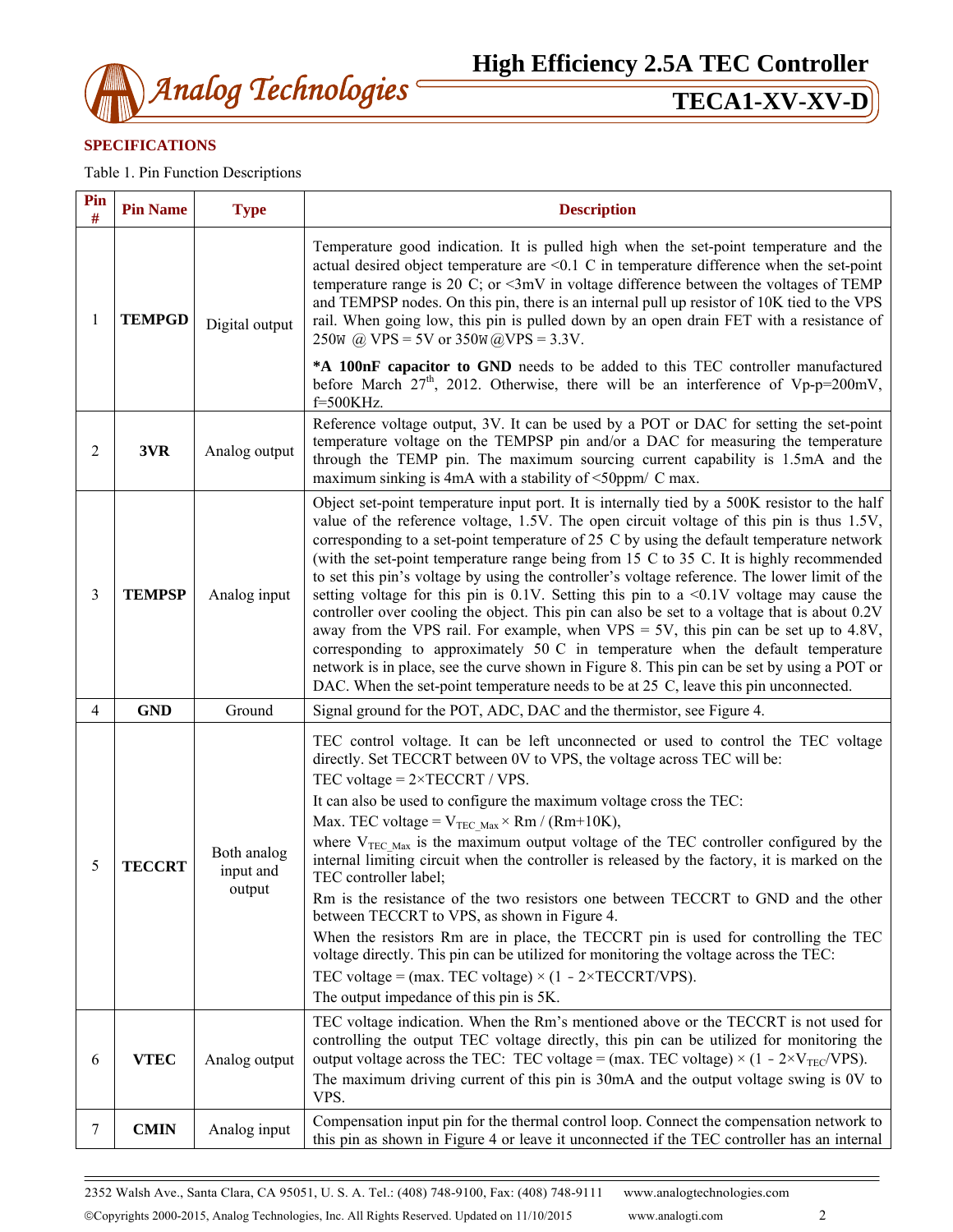**High Efficiency 2.5A TEC Controller**



|    |               |                        | compensation network already.                                                                                                                                                                                                                                                                                                                                                                                                                                                                                                                                                                                                                                                                                                                                                                                                                                                                                                                                                                                                                                                                                                 |  |  |  |  |  |
|----|---------------|------------------------|-------------------------------------------------------------------------------------------------------------------------------------------------------------------------------------------------------------------------------------------------------------------------------------------------------------------------------------------------------------------------------------------------------------------------------------------------------------------------------------------------------------------------------------------------------------------------------------------------------------------------------------------------------------------------------------------------------------------------------------------------------------------------------------------------------------------------------------------------------------------------------------------------------------------------------------------------------------------------------------------------------------------------------------------------------------------------------------------------------------------------------|--|--|--|--|--|
|    |               |                        | This pin is noise sensitive. Do not connect this pin with a long wire in the air or long trace                                                                                                                                                                                                                                                                                                                                                                                                                                                                                                                                                                                                                                                                                                                                                                                                                                                                                                                                                                                                                                |  |  |  |  |  |
|    |               |                        | on the PCB when layout the board for the TEC controller.                                                                                                                                                                                                                                                                                                                                                                                                                                                                                                                                                                                                                                                                                                                                                                                                                                                                                                                                                                                                                                                                      |  |  |  |  |  |
| 8  | <b>TEMP</b>   | Analog output          | Actual object temperature indication. It swings from 0V to VPS. By a default internal<br>temperature network, it represents 15 C to 35 C when this pin's voltage swings $0V$ to $3V$<br>linearly; when changing from 0V to 5V, it represents 15 C to 50 C in temperature, see<br>Figure 8.                                                                                                                                                                                                                                                                                                                                                                                                                                                                                                                                                                                                                                                                                                                                                                                                                                    |  |  |  |  |  |
| 9  | <b>SDNG</b>   | Digital input          | Shut down control. When pulled low, it shuts down the controller. Leave it open or pull it<br>high to activate the controller. The threshold voltage is 1.4V. This pin is internally pulled<br>up by a resistor of 100K to VPS. The threshold voltages of this pin are:<br>before shuts down, the quiescent current is about 45mA; when going down, SDNG $=$<br>1.36V shuts down the TECNEG output stage and the quiescent current becomes 26mA;<br>$SDNG = 0.8V$ shuts down TECPOS output stage and the quiescent current becomes 6mA;<br>when going up, SDNG = $1.0V$ activates the TECPOS output stage and the quiescent<br>current goes back to $26mA$ ; SDNG = 1.37V activates the TECNEG output stage and the<br>quiescent current goes back to the full normal value of 45mA. The maximum input voltage<br>range allowed on this pin is from 0V to 6V.<br><b>Please note</b> that for all the controllers manufactured <b>before</b> Dec. 2010, when $V_{SDNG}=0$ ,<br>only TEMP works. And for the controllers manufactured after Dec. 2010, when V <sub>SDNG</sub> =0,<br>all the pins including TEMP will not work. |  |  |  |  |  |
| 10 | <b>GND</b>    | ground                 | Signal ground, internally connected to Pin 4 GND. It can be used for connecting the return<br>pass of the thermistor.                                                                                                                                                                                                                                                                                                                                                                                                                                                                                                                                                                                                                                                                                                                                                                                                                                                                                                                                                                                                         |  |  |  |  |  |
| 11 | <b>RTH</b>    | Analog input           | Connect to the thermistor for sensing the object temperature. By using the default<br>temperature network that comes with the standard TEC controller, the thermistor is<br>expected to have a 10KW $\omega$ 25 C and the R-T curve data are given in Figure 5. The B<br>value of the thermistor is 3170.1. Other thermistors or temperature sensors can also be<br>used, other set-point temperature range can also be set, consult with us.                                                                                                                                                                                                                                                                                                                                                                                                                                                                                                                                                                                                                                                                                 |  |  |  |  |  |
| 12 | <b>TECPOS</b> | Analog power<br>output | Connects to TEC positive terminal                                                                                                                                                                                                                                                                                                                                                                                                                                                                                                                                                                                                                                                                                                                                                                                                                                                                                                                                                                                                                                                                                             |  |  |  |  |  |
| 13 | <b>TECNEG</b> | Analog power<br>output | Connects to TEC negative terminal                                                                                                                                                                                                                                                                                                                                                                                                                                                                                                                                                                                                                                                                                                                                                                                                                                                                                                                                                                                                                                                                                             |  |  |  |  |  |
| 14 | <b>PGND</b>   | Power ground           | Power ground for connecting to the power supply                                                                                                                                                                                                                                                                                                                                                                                                                                                                                                                                                                                                                                                                                                                                                                                                                                                                                                                                                                                                                                                                               |  |  |  |  |  |
| 15 | <b>PGND</b>   | Power ground           | Power ground for connecting to the power supply, internally connected with pin 14                                                                                                                                                                                                                                                                                                                                                                                                                                                                                                                                                                                                                                                                                                                                                                                                                                                                                                                                                                                                                                             |  |  |  |  |  |
| 16 | <b>VPS</b>    | Power input            | Positive power supply rail. Two possible values: 3.3V and 5V, depending on the module.                                                                                                                                                                                                                                                                                                                                                                                                                                                                                                                                                                                                                                                                                                                                                                                                                                                                                                                                                                                                                                        |  |  |  |  |  |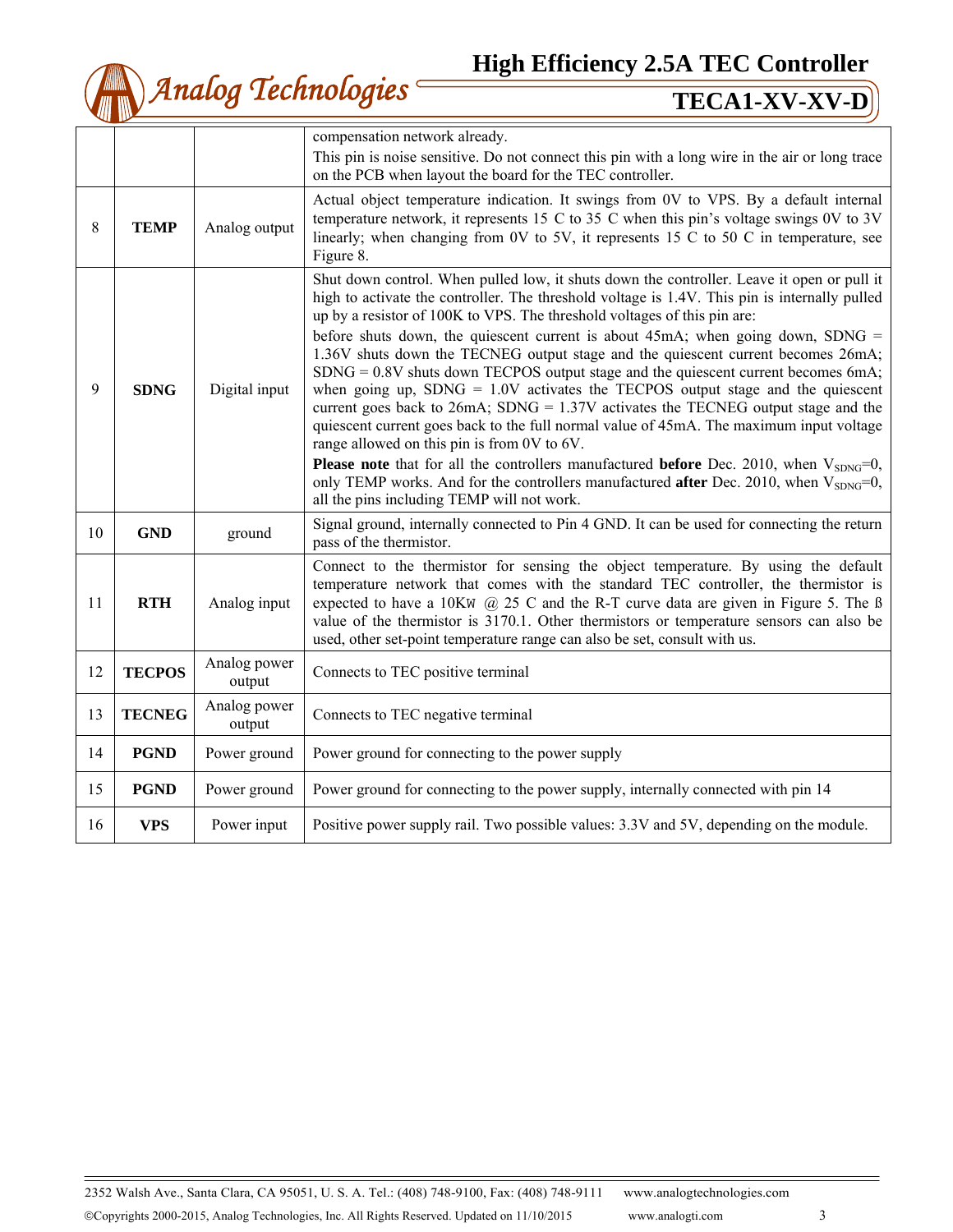

Table 2. Characteristic  $(T_{\text{ambient}}=25 \text{ C})$ 

| <b>Parameter</b>                                 | <b>Test Condition</b>                                                  | <b>Value</b>                                                  | <b>Unit/Note</b> |
|--------------------------------------------------|------------------------------------------------------------------------|---------------------------------------------------------------|------------------|
| Object* temp. stability vs. ambient temp         | $VPS = 5V$ , $R_{load} = 2W$                                           | 0.0002                                                        | C/C              |
| Offset Object temp. vs. set-point<br>temperature | $T_{\text{ambient}}$ is 0~50 C, set-point<br>temp. is 15 $C \sim 35 C$ | $\pm$ 0.1°C or $\pm$ 15mV                                     |                  |
| Object temp. response time                       | $\text{\pounds}0.1$ to the set-point<br>temperature at a 1 C step      | $<$ 5S                                                        | S                |
| Efficiency                                       | $VPS = 5V$ , $R_{load} = 2W$                                           | $+90\%$                                                       |                  |
| Max. output current                              | $VPS = 5V$ , $R_{load} = 2W$                                           | 2.5                                                           | A                |
| Max. output voltage                              | $VPS = 5V$ , $R_{load} = 2W$                                           | $0 \sim (VPS - 0.2)$                                          | V                |
| PWM frequency                                    |                                                                        | 500                                                           | KHz              |
| Power supply voltage                             |                                                                        | $3.1 \sim 3.5$ or $4.75 \sim 5.25$<br>(specify $3.3$ or $5$ ) | V                |
| Set-point temp.** control voltage                | $VPS = 5V$ , $R_{load} = 2W$                                           | $0.1 \sim VPS$                                                | V                |
| Default set-point temp. range***                 | $VPS=3V$                                                               | $15 \sim 35$                                                  | $\mathcal{C}$    |
| Operating temp. range                            | $VPS = 5V$ , $R_{load} = 2W$                                           | $-40 \sim 85$                                                 | $\mathcal{C}$    |

\* Object temperature refers to the actual temperature of the object which is mounted on the cold side the TEC and its temperature needs to be regulated by the TEC. This object is often a metal block on which a laser diode or an optical crystal is mounted.

- \*\* Set-point temperature is the temperature of the object desired to achieve.
- \*\*\* Can be customized to any range according to requirement.
- \*\*\*\* This TEC controller can only drive the TECs having >  $1\Omega$  impedance, which equals Vmax/Imax.
- \*\*\*\*\* After many experiments, according to the parameter and the figuring method of Rload, we advise customers to use Rload of 2W to get the ideal character. We can also make the Maximum Output Voltage reach any value of (VPS –  $0.1 \times 10^{11}$ ) if you need.

### **BLOCK DIAGRAM**

The block diagram of the controller is shown in Figure 3.



Figure 3. TEC controller block diagram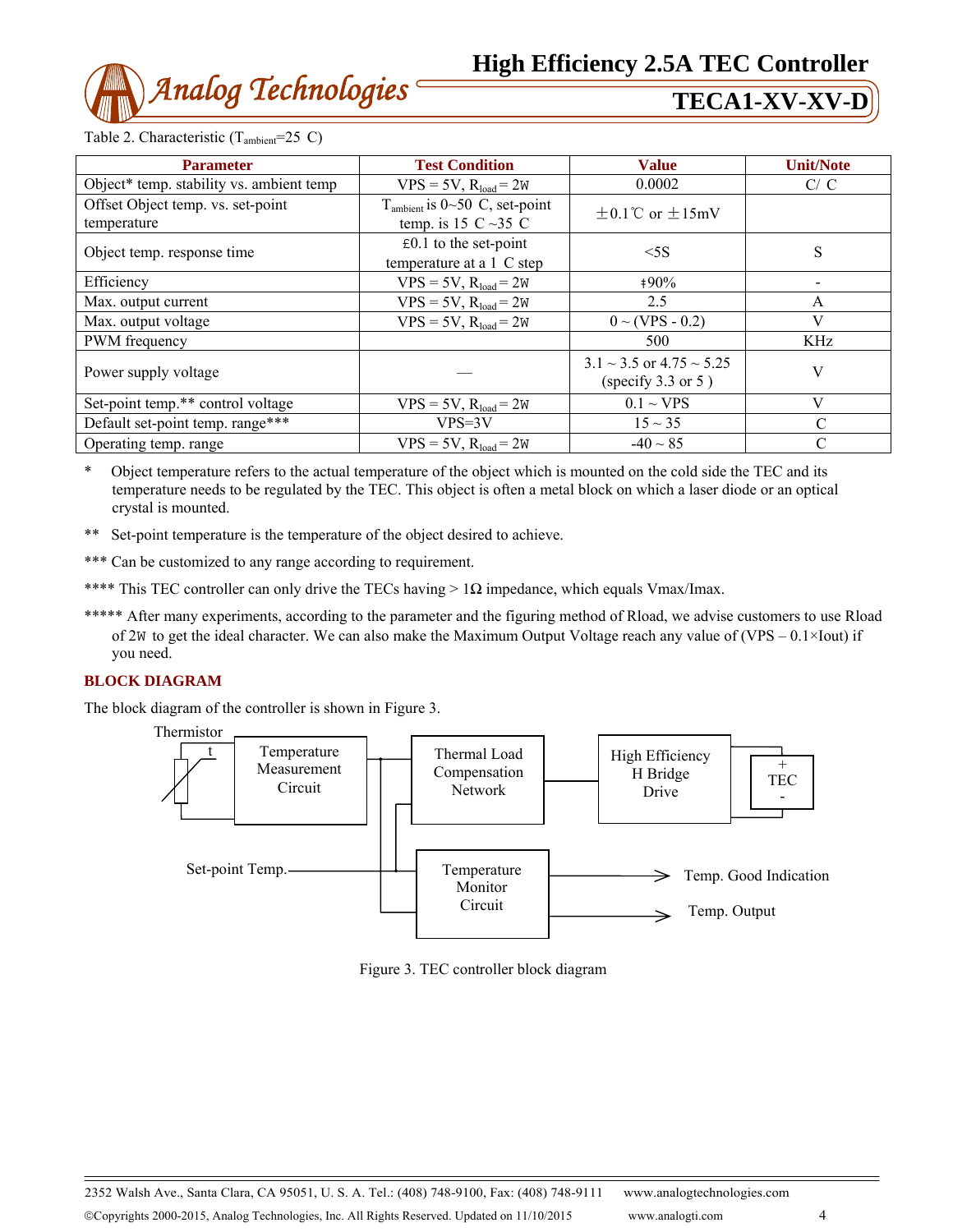

# **APPLICATIONS**

TEC controller connections are shown in Figure 4.



Figure 4. Microprocessor Based Application Circuit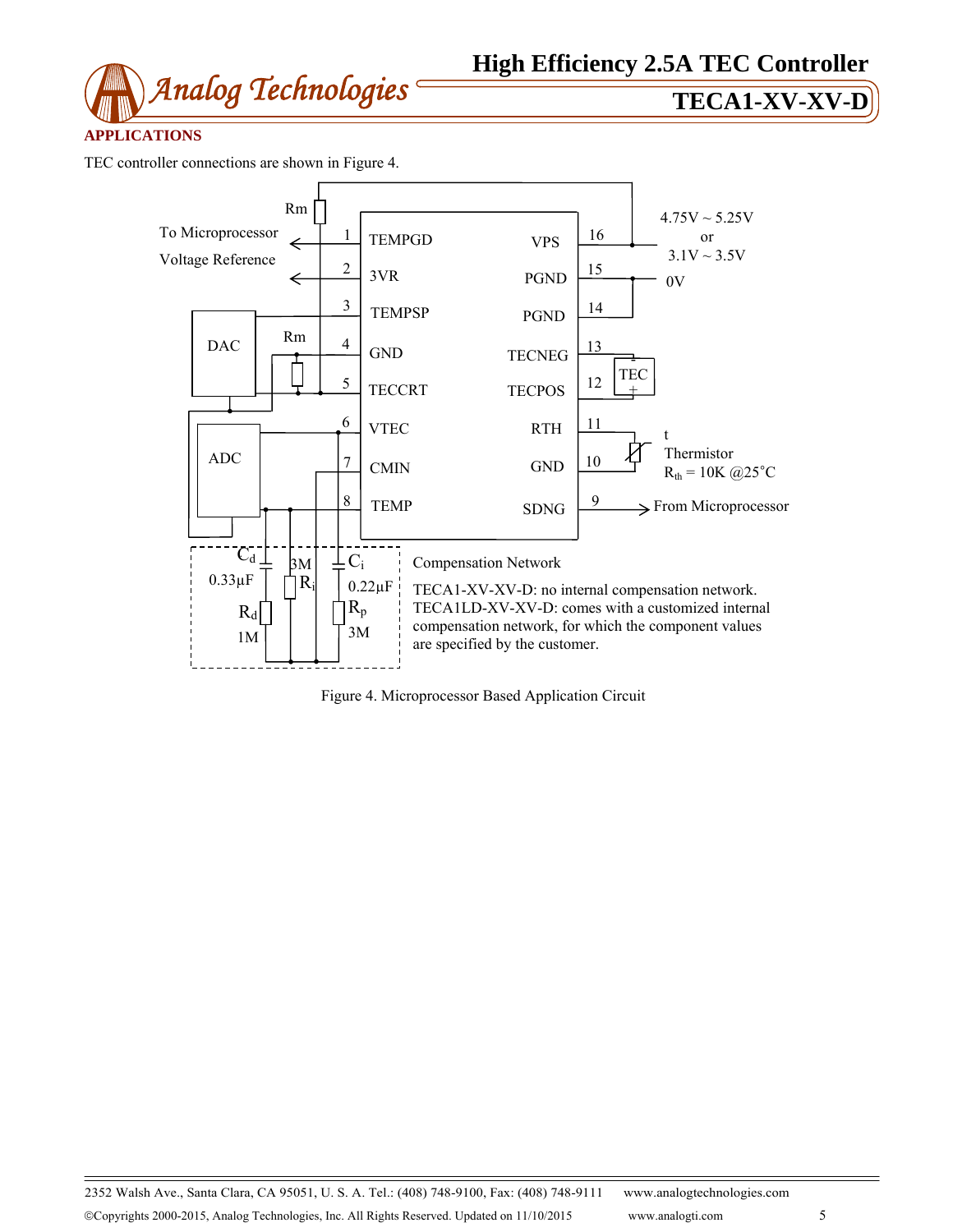

Figure 5. Stand-Alone Application Circuit

When the TEC controller is used stand-alone, using a POT or a pair of resistors to replace the POT to set the voltage for the setpoint temperature pin TEMPSP as shown in Figure 3. The input voltage range on the TEMPSP pin must be >0.1V and the maximum voltage on this pin is  $VPS - 0.1V$ . The VTEC can be utilized for measuring the voltage across the TEC as described in Table 2. The actual object temperature can be monitored by measuring the voltage on the TEMP pin. The relationship between the actual temperature and the TEMP voltage is determined by the internal temperature network. When using the default temperature network, the relationship is shown in Figure 5, the approximate formula is:

 $\beta = \log_{10}(R_0T_1/R_0T_2) / [(1/T_1 - 1/T_2) \times \log_{10}e]$ 

 $R_0T_1$  stands for the zero power resistance at absolute temperature  $T_1$ 

 $R_0T_2$  stands for the zero power resistance at absolute temperature  $T_2$ 

 $T_1$  is the temperature 1, expressed in degree Kelvin

 $T_2$  is the temperature 2, expressed in degree Kelvin

The maximum error between the actual output voltage and the approximated voltage is 0.013V, equivalent to 1.3% error.

If this TEC controller is to be used for other applications not discussed here, such as use it with wave locker controllers, please consult with us and we can help. The same as to other customizations, such as setting the **TEMPSP** by using a voltage source swinging above 3V and/or VPS. The TECA1-XV-XV-D controller comes with a default temperature setting network, it sets the set-point temperature to be between 15 C to 35 C when setting the TEMPSP pin voltage to be between 0V to 3V linearly and using a specific de-facto "standard"  $10K \ (\partial) 25$  C thermistor, with its R-T value data listed in Figure 8 and Table 3. When using different thermistors and/or needing different set-point temperature ranges, please contact us, we will configure the internal temperature network for you.

When using, users need to connect the pins of VTEC and CMIN together. Connect the TEMPSP pin to DAC. About ADC, users can figure it yourself.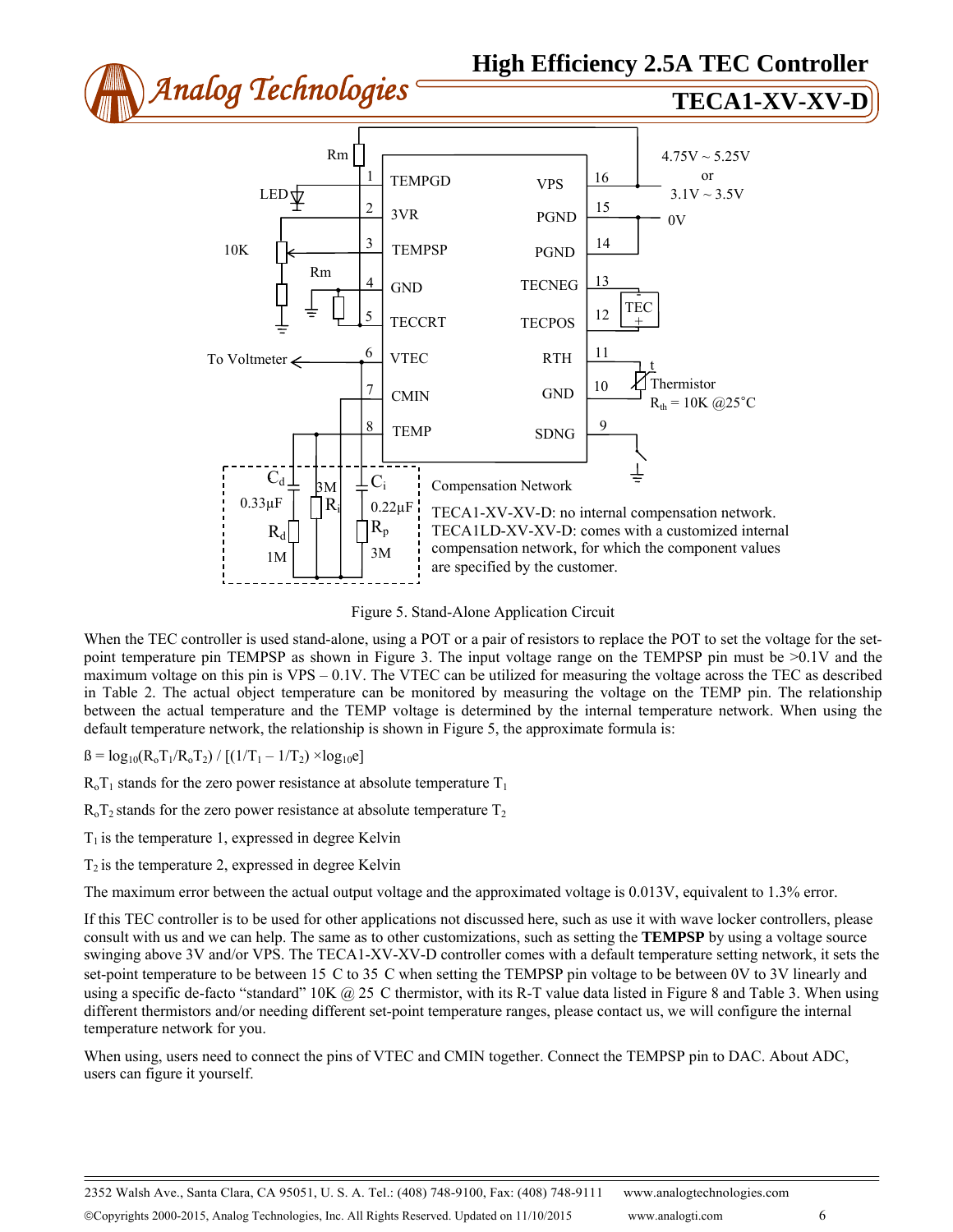

# **Using TEC Controller for Heater Driving Applications**







Figure 7.  $V_{TECMAX}$  &  $V_{TECCRT}$  in Heater Driving Applications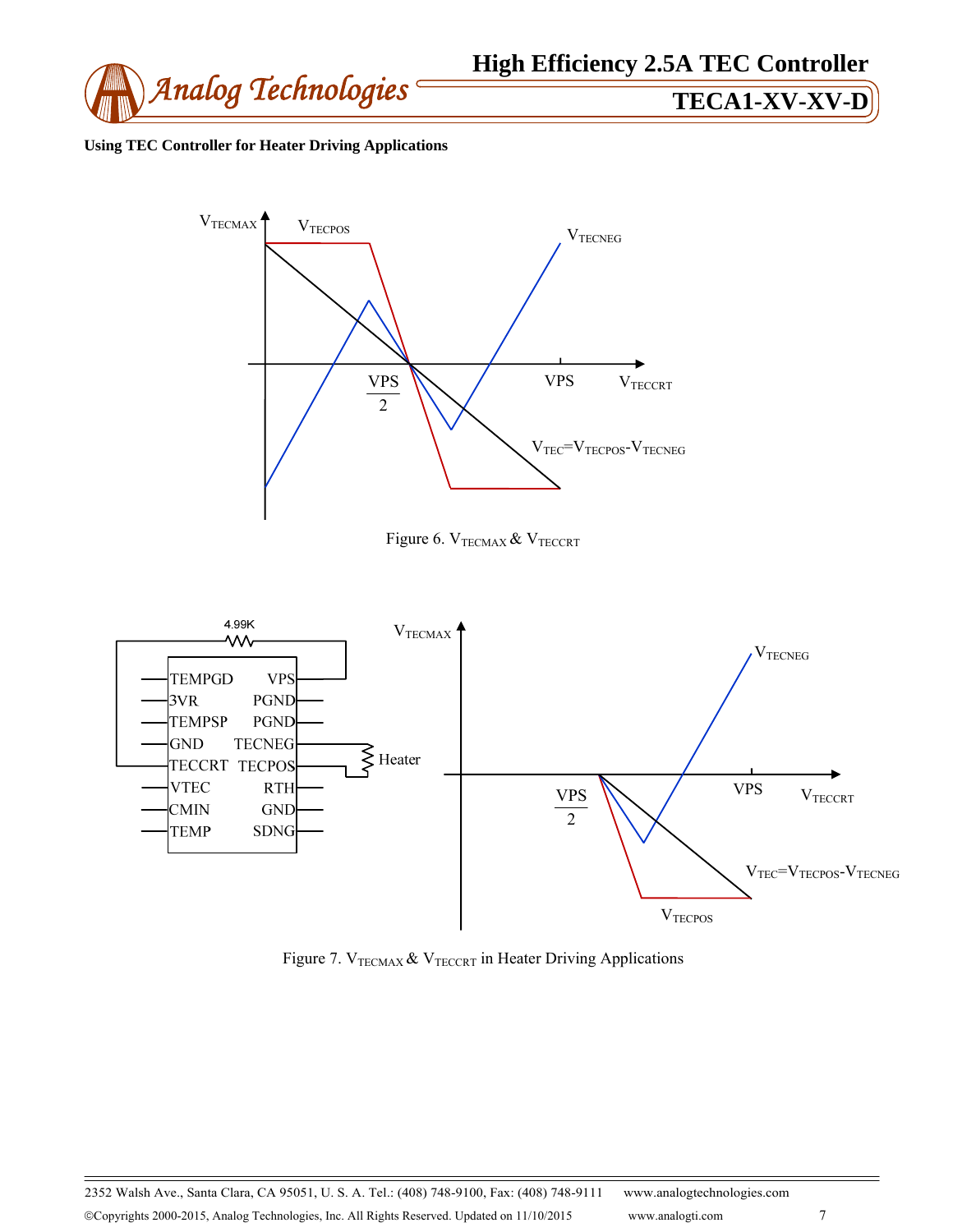

# **TYPICAL CHARACTERISTICS**

Table 3. Measurement Data of Rth vs. Temperature

| Temperature            | $\mathbf{0}$ |       | ◠<br>∠ |       | 4     |       | O     |       | 8     | Q     | 10    |       | 12    | 13    | 14    | 15    | 16    |
|------------------------|--------------|-------|--------|-------|-------|-------|-------|-------|-------|-------|-------|-------|-------|-------|-------|-------|-------|
| Rth                    | 26.49        | 25.44 | 24.44  | 23.48 | 22.56 | 21.68 | 20.83 | 20.02 | 19.42 | 18.5  | 17.78 | 17.1  | 16.44 | 15.81 | 15.21 | 14.63 | 14.07 |
| Temperature            | 17           | 18    | 19     | 20    | 21    | 22    | 23    | 24    | 25    | 26    | 27    | 28    | 29    | 30    | 31    | 32    | 33    |
| Rth                    | 13.54        | 3.03  | 12.54  | 12.07 | 1.62  | 1.19  | 10.78 | 10.38 | 10    | 9.635 | 9.286 | 8.95  | 8.629 | 8.32  | 8.024 | 7.74  | 7.746 |
| Temperature            | 34           | 35    | 36     | 37    | 38    | 39    | 40    | 41    | 42    | 43    | 44    | 45    | 46    | 47    | 48    | 49    | 50    |
| Rth                    | 7.205        | 6.954 | 6.714  | 6.481 | 6.258 | 6.044 | 5.839 | 5.641 | 5.451 | 5.269 | 5.093 | 4.924 | 4.762 | 4.605 | 4.455 | 4.455 | 4.171 |
| ______<br>$-1$<br>$ -$ |              |       |        |       |       |       |       |       |       |       |       |       |       |       |       |       |       |

Table 4. Measurement Data of Rth vs.  $V_{\text{TEMP}}$ 

| V <sub>TEMP</sub> | 0.1V       | 0.2V       | 0.3 V           | 0.4V   | 0.5V   | 0.6V   | 0.7V   | 0.8V   | 0.9V  | 1.0 V         | 1.1 V | 1.2 V | 1.3 V                                               | . .4 V | 1.5 V              |
|-------------------|------------|------------|-----------------|--------|--------|--------|--------|--------|-------|---------------|-------|-------|-----------------------------------------------------|--------|--------------------|
| Rth               | 15.32<br>K | 14.82<br>K | 14.3 K          | 14 K   | 13.5 K | 13 K   | 12.7 K | 12.3 K |       | $12 K$ 11.6 K | 11.29 | 11K   | $10.6\,\mathrm{K}$                                  | 10.3 K | $10.0\,\mathrm{K}$ |
| V <sub>TEMP</sub> | 1.6V       | 1.7 V      | .8 V            | 1.9V   | 2.0V   | 2.1 V  | 2.2 V  | 2.3V   | 2.4 V | 2.5 V         | 2.6 V | 2.7 V | 2.8 V                                               | 2.9 V  | 3.0 V              |
| Rth               | 9.76 K     |            | $9.48 K$ 9.19 K | 8.94 K | 8.7 K  | 8.42 K | 8.2 K  |        |       |               |       |       | 7.96 K   7.72 K   7.53 K   7.32 K   7.11 K   6.92 K | 6.74 K | 6.53 K             |







Figure 9. V<sub>Rth</sub> vs. Temperature



Figure 10.  $I<sub>Rth</sub>$  vs. Temperature



Figure 11. P<sub>Rth</sub> vs. Temperature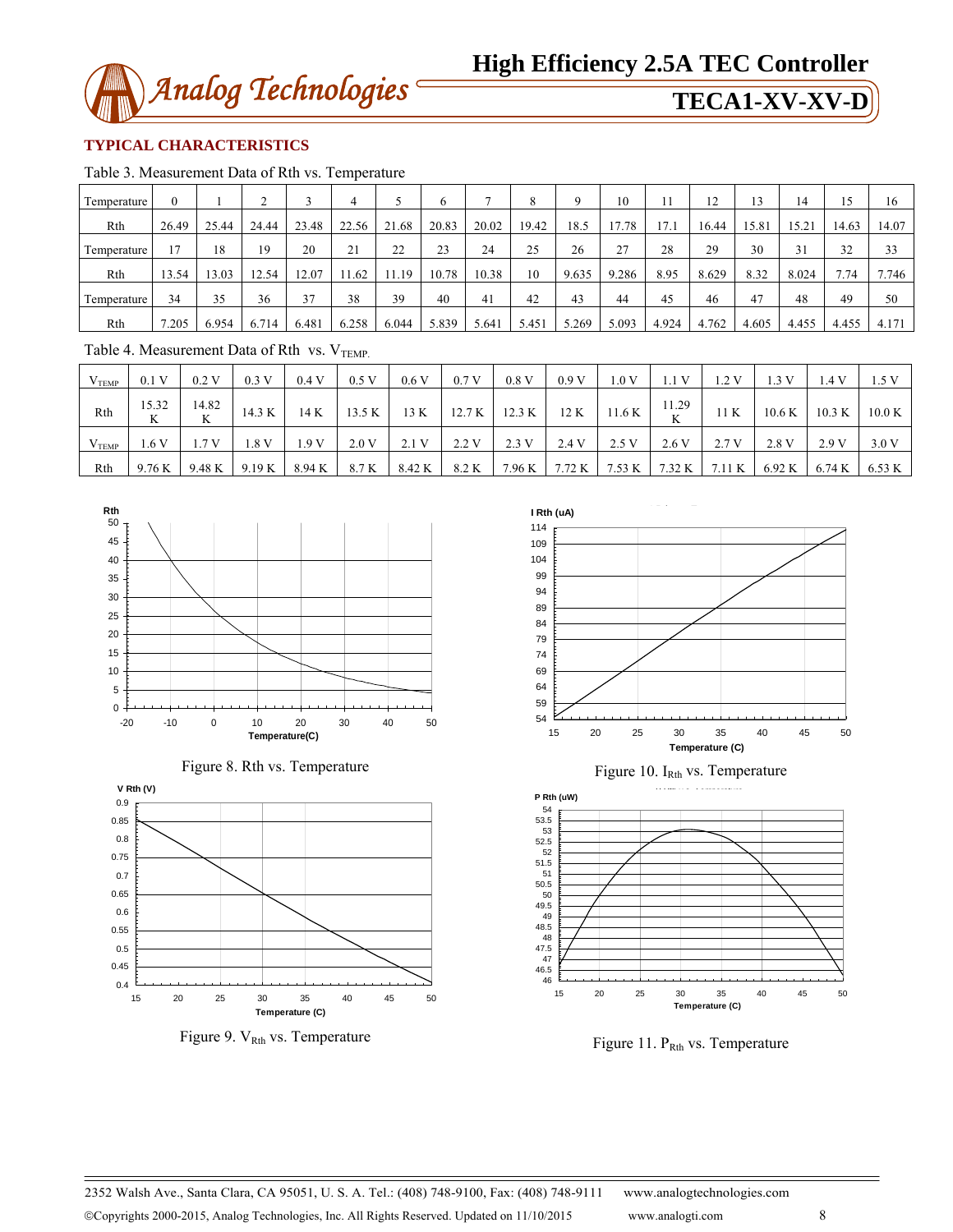

Figure 13. Vload vs. TECCRT

Figure 13 shows the relationship between V<sub>load</sub> and TEMPSP. With the increase of the voltage of TEMPSP pin, V<sub>load</sub> will decrease linearly. The approximate formula is  $V_{load}$  = TECPOS – TECNEG. When the TEMPSP voltage reaches half of  $V_{PS}$ ,  $V_{load}$  is zero; when it reaches VPS, the voltage will be  $-V_{PS}$ .

In order to conveniently show the customers the characteristics of TECA1-XV-XV-D, we offer the efficiency curves. Figure 14 shows the relation between Output Voltage and Efficiency, Figure 15 shows the relation between Output Current and Efficiency.



2352 Walsh Ave., Santa Clara, CA 95051, U. S. A. Tel.: (408) 748-9100, Fax: (408) 748-9111 www.analogtechnologies.com ©Copyrights 2000-2015, Analog Technologies, Inc. All Rights Reserved. Updated on 11/10/2015 www.analogti.com 9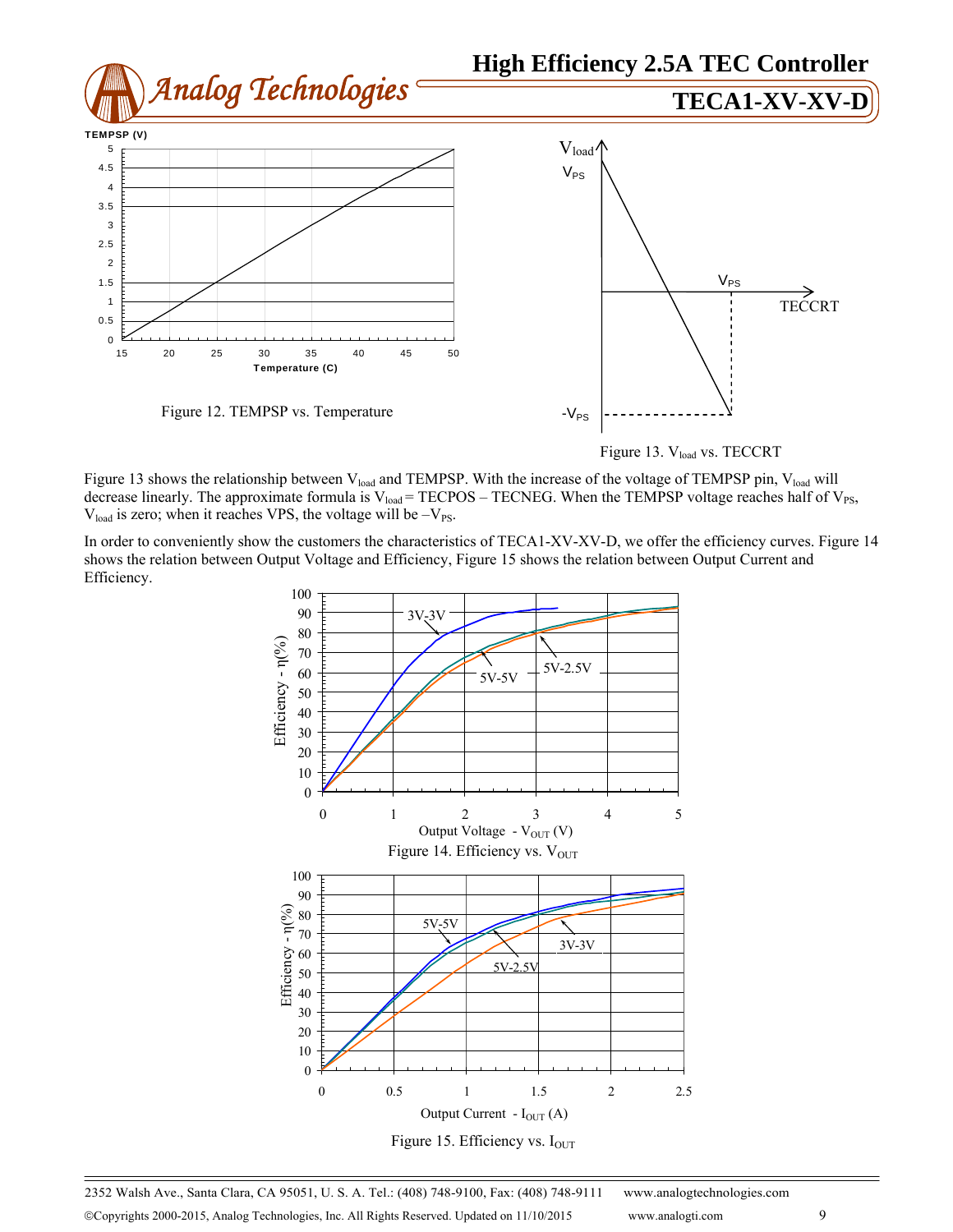

### **OVERRIDE INTERNAL VOLTAGE SETTING**

When the controller does not connect anything externally, the  $V_{TEMPSP}$  is 1.5V. If the controller connects a DAC or Potentiometer externally, remove the two 100K resistors in the circuit in Figure 14.

For applications that do not need the internal resistors in Figure 16, the part number becomes TECA1-XV-XV-D-OP.



Figure 16. Internal Equivalent Circuit on TEMPSP Pin

# **MECHANICAL DIMENSIONS**

The controller comes in only one package: through hole mount. It is often called DIP (Dual Inline package) or D (short for DIP) package and has a part number: TECA1-XV-XV-D. Dimensions of the DIP package controller are shown in Figure 17.



Figure 17. Dimensions of the DIP package controller of TECA1-XV-XV-D

### **CUSTOMIZATIONS**

It is often found that some of the default specifications do not meet our users' particular need. We offer customizations on these specifications:

- 1. Maximum output voltage across TEC. When ordering, the part number will become: TECA1-5V-(max. TEC voltage)-D. E.g., TECA1-5V-2.5V-D
- 2. Set-point temperature range. When ordering, specify the lower limit, the upper limit, and the open circuit temperature. The part number will become: TECA1-5V-2.5V- (lower temp. limit)/(upper temp. limit)/(open circuit temp.), where lower temp. limit is the temperature corresponding to **TEMPSP** =  $0V$ ; upper temp. limit is the corresponding to **TEMPSP** = 3V; open circuit temp. corresponding to **TEMPSP** =  $1.5V$  or being left unconnected. e.g., TECA1-5V-2.5V-D (20/80/50).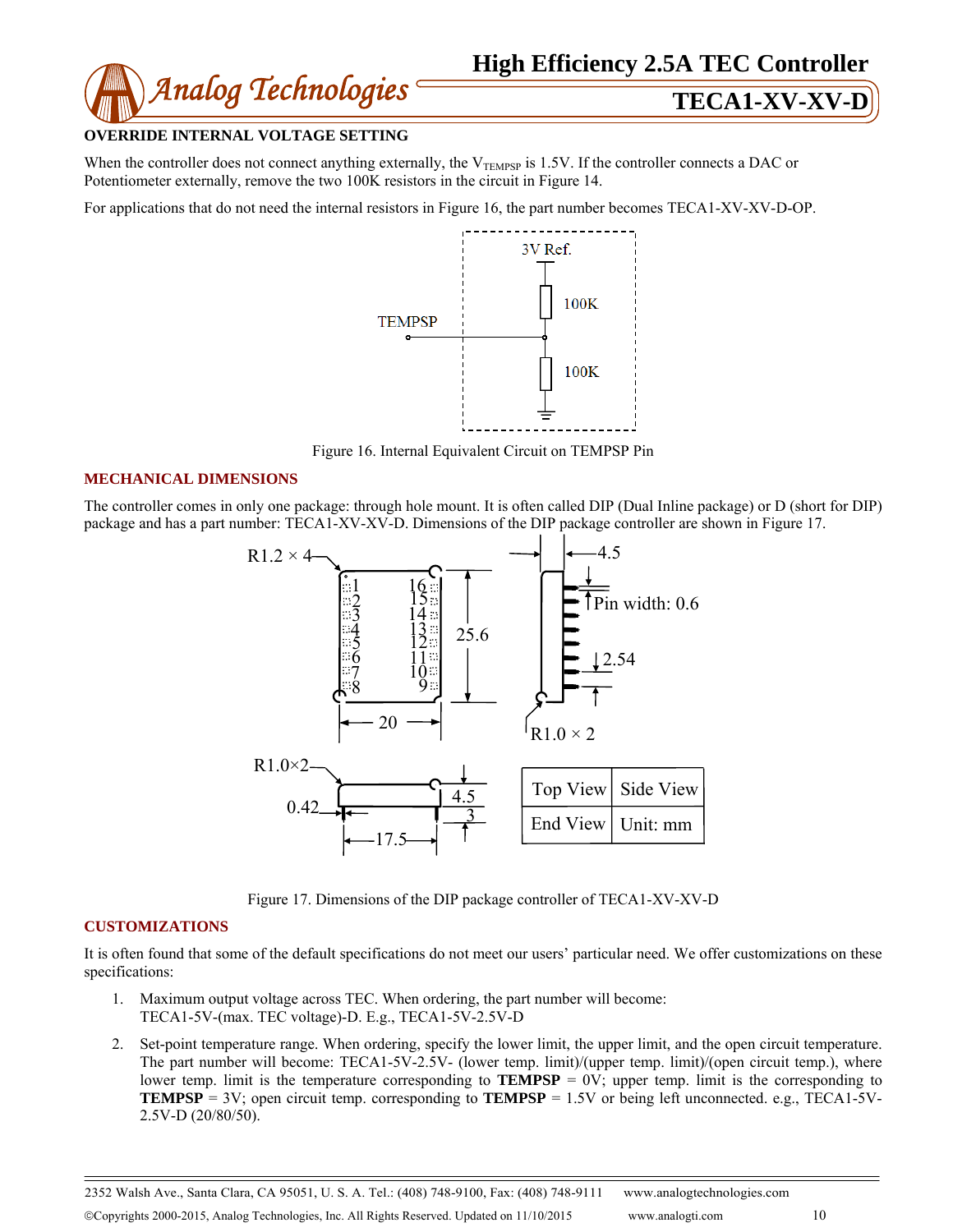

3. Asymmetrical maximum TEC voltage. The maximum TEC voltage for heating and cooling are not the same. When ordering, the part number will become: TECA1-5V- (max. TEC voltage for cooling/Max. TEC voltage for heating), e.g. TECA1-5V-2.5V/1.5V-D.

**WARNING: This controller module can only be soldered manually on the board by a solder iron at < 310 C (590 F), and it cannot go through a reflow oven process.** 

**NOTE: The power supply may have overshoot, when happens, it may exceed the maximum allowed input voltage, 6V, of the controller and damage the controller permanently. To avoid this from happening, do the following:** 

- **1. Connect the controller solid well with the power supply before turning on the power.**
- **2. Make sure that the power supply has sufficient output current. It is suggested that the power supply can supply 1.2 to 1.5 times the maximum current the controller requires.**
- **3. When using a bench top power supply, set the current limit to >1.5 times higher than the maximum current the controller requires.**

### **ORDERING INFORMATION**

We have two versions for this TEC controller, TECA1-XV-XV-D and TECA1-XV-XV-DA.

Table 5. Part numbers

| <b>Part Number</b> | <b>Description</b> |
|--------------------|--------------------|
| TECA1-XV-XV-D      | TEMP=Off @SDNG=0   |
| TECA1-XV-XV-DA     | TEMP=On @SDNG=0    |

Table 6. Ordering info.

| <b>Part Number</b>      | <b>Description</b>                                 | <b>Note</b>                                                                                                      |  |  |  |  |
|-------------------------|----------------------------------------------------|------------------------------------------------------------------------------------------------------------------|--|--|--|--|
| TECA1-5V-XV $*$ -D(A)   | 5V power supply in DIP                             | Maximum output voltage across TEC can be selected                                                                |  |  |  |  |
| TECA1LD-5V-XV $*$ -D(A) | package with internal net.                         | from 5V, 4.8V, 4V, 3.5V, 3V, 2.5V and 2V or required<br>one                                                      |  |  |  |  |
| TECA1-3V-XV $*$ -D(A)   | 3.3V power supply in DIP                           | Maximum output voltage across TEC can be selected                                                                |  |  |  |  |
| TECA1-LD-3V-XV*-D $(A)$ | package with internal net.                         | from 3V, 2.5V and 2V or required one                                                                             |  |  |  |  |
| TECA1-XV-XV-D-OP        | Remove two 100K internal<br>resistors; DIP package | Maximum output voltage across TEC can be selected<br>from 5V, 4.8V, 4V, 3.5V, 3V, 2.5V and 2V or required<br>one |  |  |  |  |

\*XV stands for the maximum output voltage across TEC. e.g., TECA1-5V-3.5V-D

Table 7. Unit Price

| <b>Quantity</b>         | 1 - 9 | $10 - 49$ | $50 - 199$ | $200 - 499$ | $\geqslant 500$ |
|-------------------------|-------|-----------|------------|-------------|-----------------|
| TECA1-5V-XV $*$ -D(A)   | \$73  | \$70      | \$67       | \$63        | \$59            |
| TECA1LD-5V-XV $*$ -D(A) | \$73  | \$70      | \$67       | \$63        | \$59            |
| TECA1-3V-XV $*$ -D(A)   | \$73  | \$70      | \$67       | \$63        | \$59            |
| TECA1-LD-3V-XV*-D $(A)$ | \$73  | \$70      | \$67       | \$63        | \$59            |
| TECA1-XV-XV-D-OP        | \$73  | \$70      | \$67       | \$63        | \$59            |

### **SPECIAL NOTE**

If you experience a high current spike when you change TEMPSP voltage quickly by a large amount, such as  $> 0.1V$ , a capacitor of 1uF can be added between TECCRT and GND. For TEC controllers manufactured after Nov. 10, 2015, there is no such a problem.